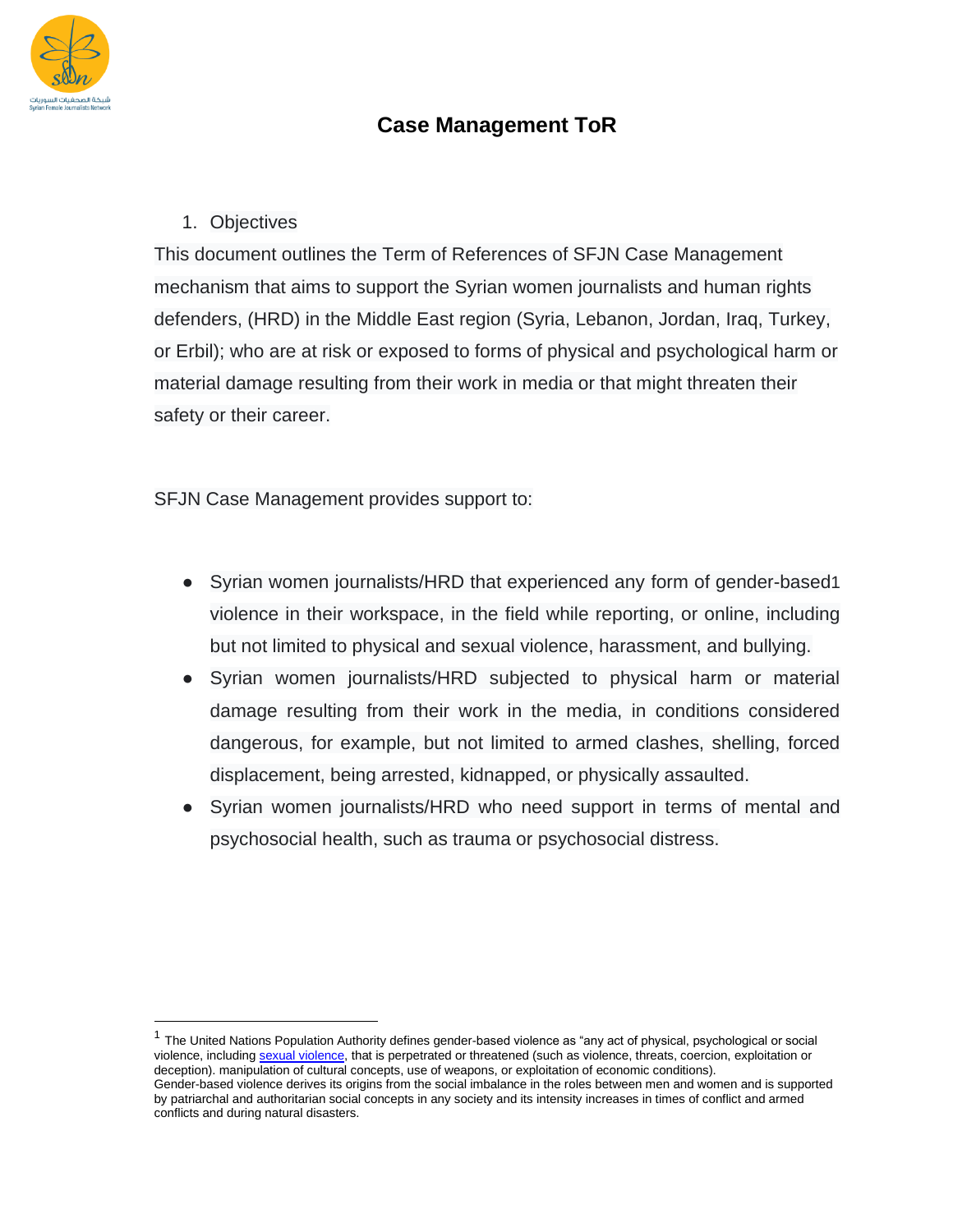## 2. SFJN Case Management approaches

Case management is the integrated process carried out by the case manager with the journalist / human rights defender who has been subjected to violence or physical or psychological harm, and this process is based on the comprehensive provision of services that the beneficiary needs. It is primarily based on the beneficiary herself, as she is the one who determines her needs and chooses the priorities of assistance for her. The case manager is the facilitator in terms of assistance in assessing needs, identifying problems to develop a care plan that addresses the needs, following up regularly to ensure the proper implementation of the care plan, with the active participation of the beneficiary in the whole process of the case management. The response to the needs of the case is through two methods:

2.1. Referral system SFJN Liaises with services providers and stakeholders, to arrange, coordinate, monitor, evaluate, and advocate for a package of services to meet journalist/HRD's needs, including but not limited to:

- Psychosocial and Mental health services
- Medical care services.
- Case management services for gender-based violence.
- legal assistance services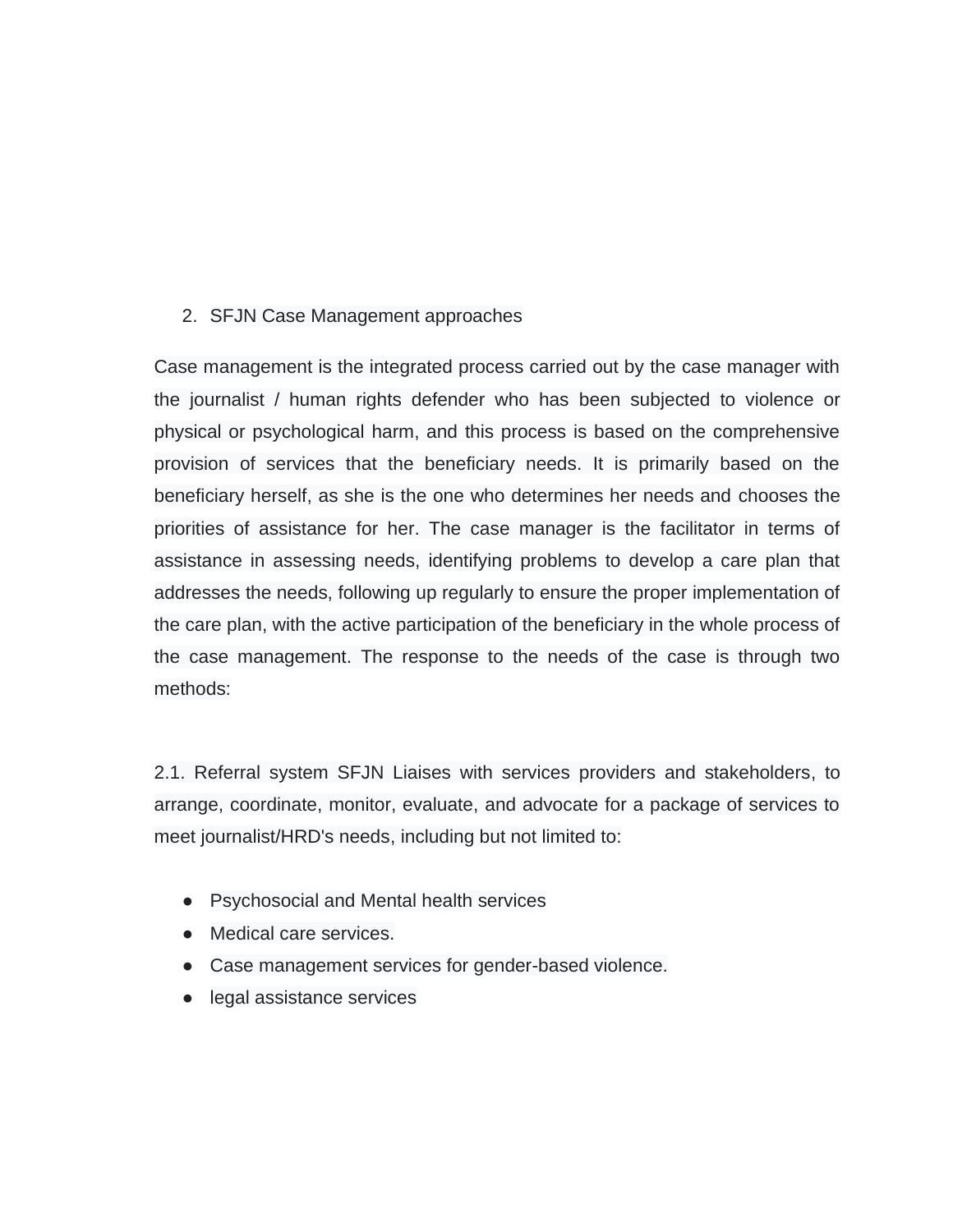2.2. Providing direct support for immediate needs by SFJN's emergency fund, each case will be evaluated separately. This type of direct support will be provided based on assessing the case's situation and its urgent needs. Therefore, being registered in SFJN Case Management service does not necessarily mean receiving direct support from the emergency fund.

## 3. Our guiding principles for case management

SFJN Case Management is built upon and informed by several fundamental principles which reflect international human rights instruments and international guidelines of case management2, 3which underpin the entire case management process:

3.1. Do no harm: We are thinking about the rights and best interests of the journalist/HRD beneficiary and making sure that the approach or practice is in her best interest and does not make the situation worse.

3.2. Respect for and reflection of a human rights-based approach: SFJN Case Management is guided by principles outlined in relevant human rights-based instruments such as the Convention of Human Rights4 and the Convention on the Elimination of All Forms of Discrimination against women5. While appreciating and respecting cultural practices, context is also important for SFJN. Fulfilment of rights should supersede any practices or traditions that could be considered harmful.

<sup>2</sup> Inter-Agency Minimum Standards for Cases of Gender-Based Violence in Emergencies https://bit.ly/2Y23iua

<sup>3</sup> Guidelines for Interagency GBV Case Management https://bit.ly/3D1AQYW

<sup>4</sup> 4 Convention on Human Rights https://bit.ly/3kT369K

<sup>5</sup> Convention on the Elimination of All Forms of Discrimination against Women https://bit.ly/3kTIC0z